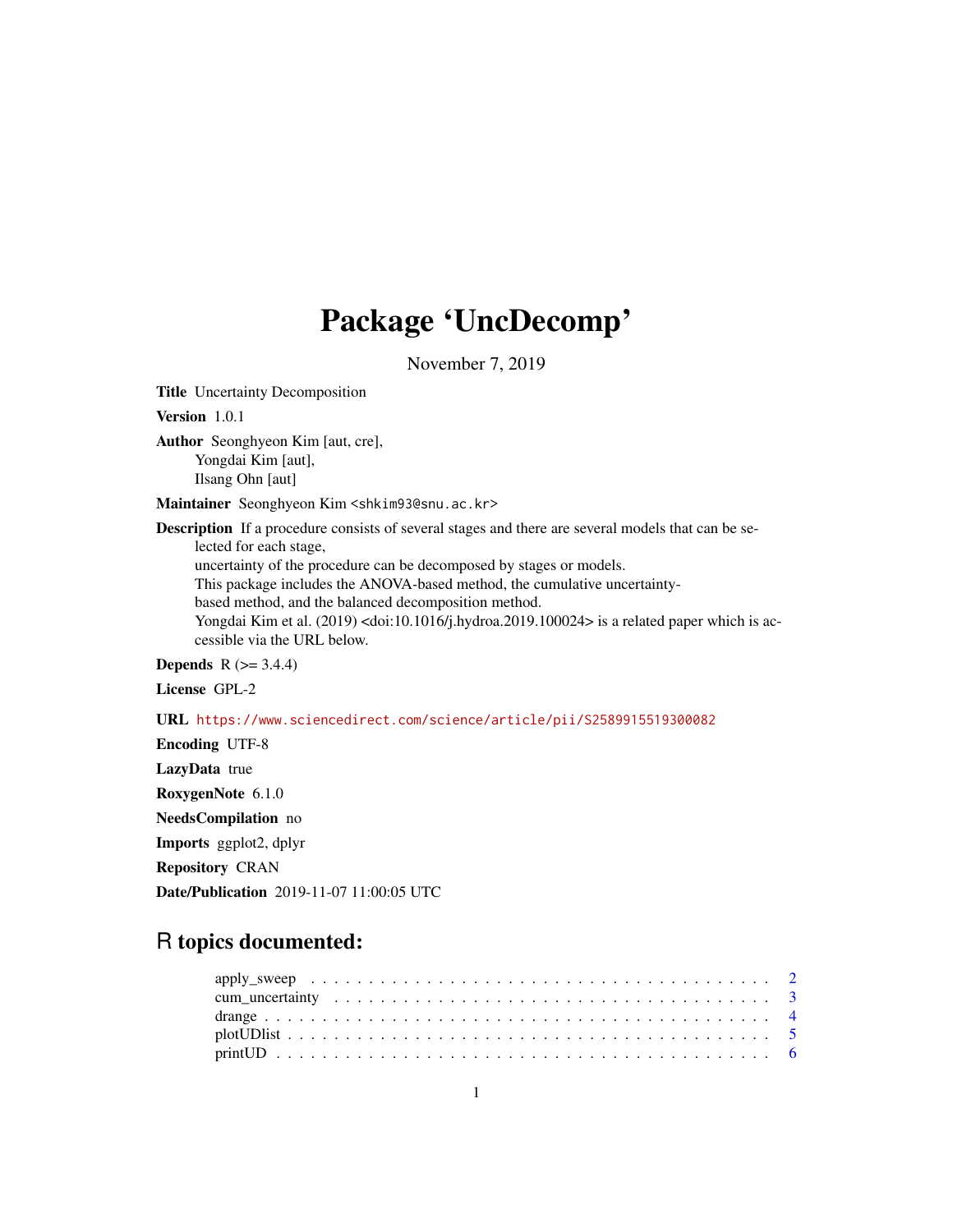<span id="page-1-0"></span>

| Index | 19 |
|-------|----|

apply\_sweep *Slight modifications of apply() and sweep()*

# Description

Slightly modified version of apply() and sweep(). apply0() and sweep0() are modification of apply() and sweep() so that they can be used when the length(MARGIN) is zero. msweep() is a modification of sweep() so that it can be used when function receives multiple summary statistic.

# Usage

```
apply0(X, MARGIN, FUN, ...)
sweep0(X, MARGIN, STATS, FUN, ...)
msweep(X, MARGIN, STATS, FUN, ...)
```
# Arguments

| X            | an array.                                                                                                                                                                                       |
|--------------|-------------------------------------------------------------------------------------------------------------------------------------------------------------------------------------------------|
| MARGIN       | $apply0()$ : a vector giving the subscripts which the function will be applied<br>over. sweep $(0)$ , msweep $()$ : a vector of indices giving the extent(s) of x which<br>correspond to STATS. |
| <b>FUN</b>   | the function to be applied. For msweep(), a function that receives the elements<br>of X and list in order                                                                                       |
| $\ddotsc$    | further arguments passed to or from other methods.                                                                                                                                              |
| <b>STATS</b> | the summary statistic array which is to be swept out. For msweep(), list of<br>summary statistic array.                                                                                         |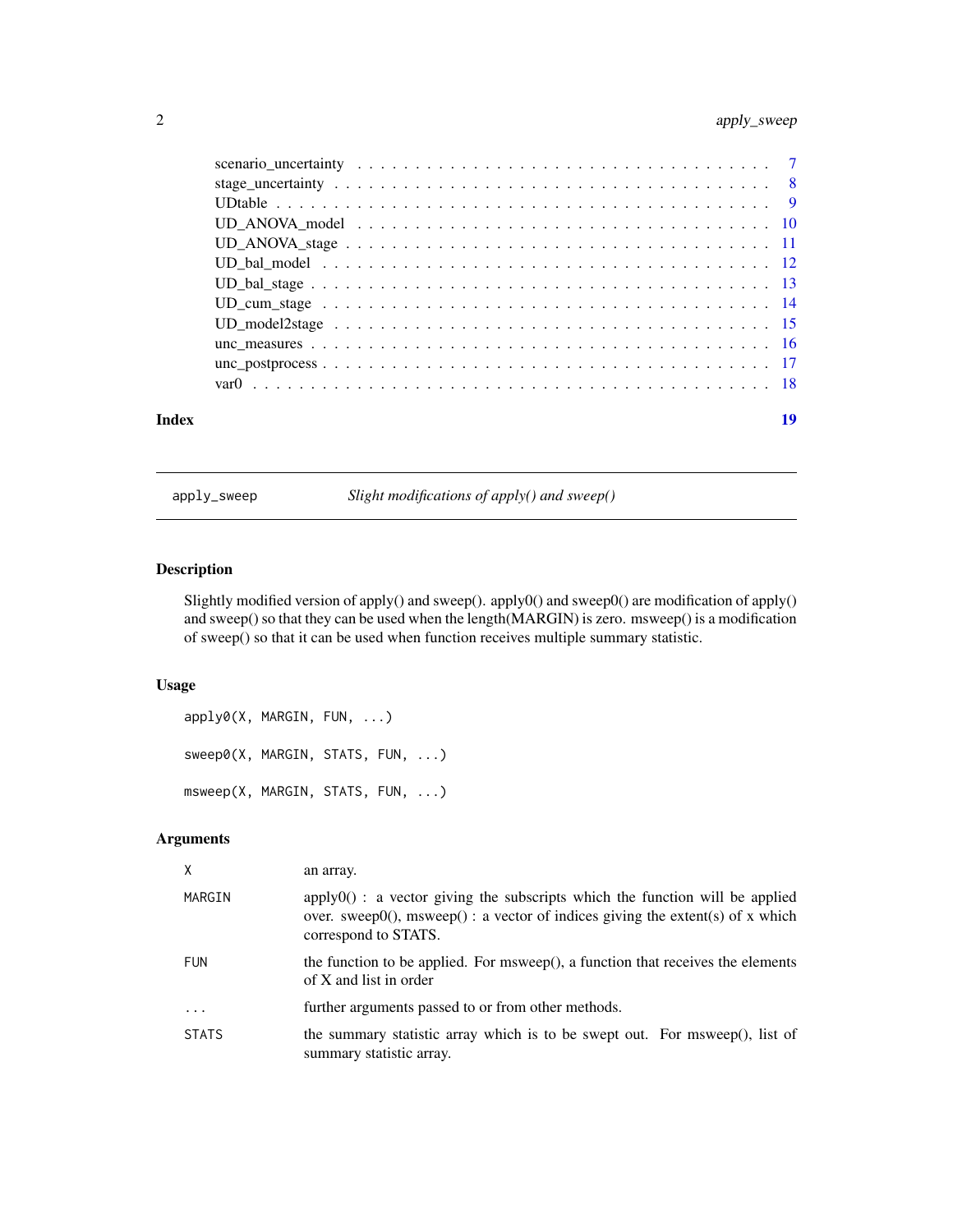# <span id="page-2-0"></span>Value

If each call to FUN returns a vector of length n, then apply() returns an array of dimension  $c(n,$  $dim(X)[MARGIN])$  if  $n > 1$ . If n equals 1, apply() returns a scalar if MARGIN has length 0, a vector if MARGIN has length 1 and an array of dimension dim(X)[MARGIN] otherwise. sweep0() and msweep() return an array with the same shape as x, but with the summary statistics swept out.

# Examples

```
set.seed(0)
A \leftarrow array(rnorm(24), dim = 4:2)meanA0 <- apply0(A, numeric(0), mean)
meanA12 <- apply0(A, 1:2, mean)
sdA12 \leftarrow apply0(A, 1:2, sd)ctrArray <- function(a,mu) return(a-mu)
sweep0(A, numeric(0), meanA0, ctrArray)
sweep0(A, 1:2, meanA12, ctrArray)
statsA12 <- list(meanA12, sdA12)
stdArray <- function(a,mu,sigma) return((a-mu)/sigma)
msweep(A, 1:2, statsA12, stdArray)
```
cum\_uncertainty *Cumulative uncertainty(DEPRECATED)*

#### Description

This function performs uncertainty decomposition based on the cumulative uncertainty.

#### Usage

```
cum_uncertainty(data, var_name, stages = setdiff(names(data), var_name),
 U = var0
```
#### Arguments

| data     | a data frame containing scenarios (factor or character) for each stages and the<br>variable of interest (numeric), data should contain all combinations of scenarios.                                                  |
|----------|------------------------------------------------------------------------------------------------------------------------------------------------------------------------------------------------------------------------|
| var_name | the name of the variable of interest                                                                                                                                                                                   |
| stages   | names of the stages in the modeling chain, should be ordered by the order of the<br>modeling chain                                                                                                                     |
| U        | a function that returns uncertainty such as range and variance of a given numeric<br>vector. This package have built-in uncertainty functions $\text{var}(0)$ and $\text{drange}(0)$ .<br>Default is $\text{var}(0)$ . |

#### Value

summary of uncertainties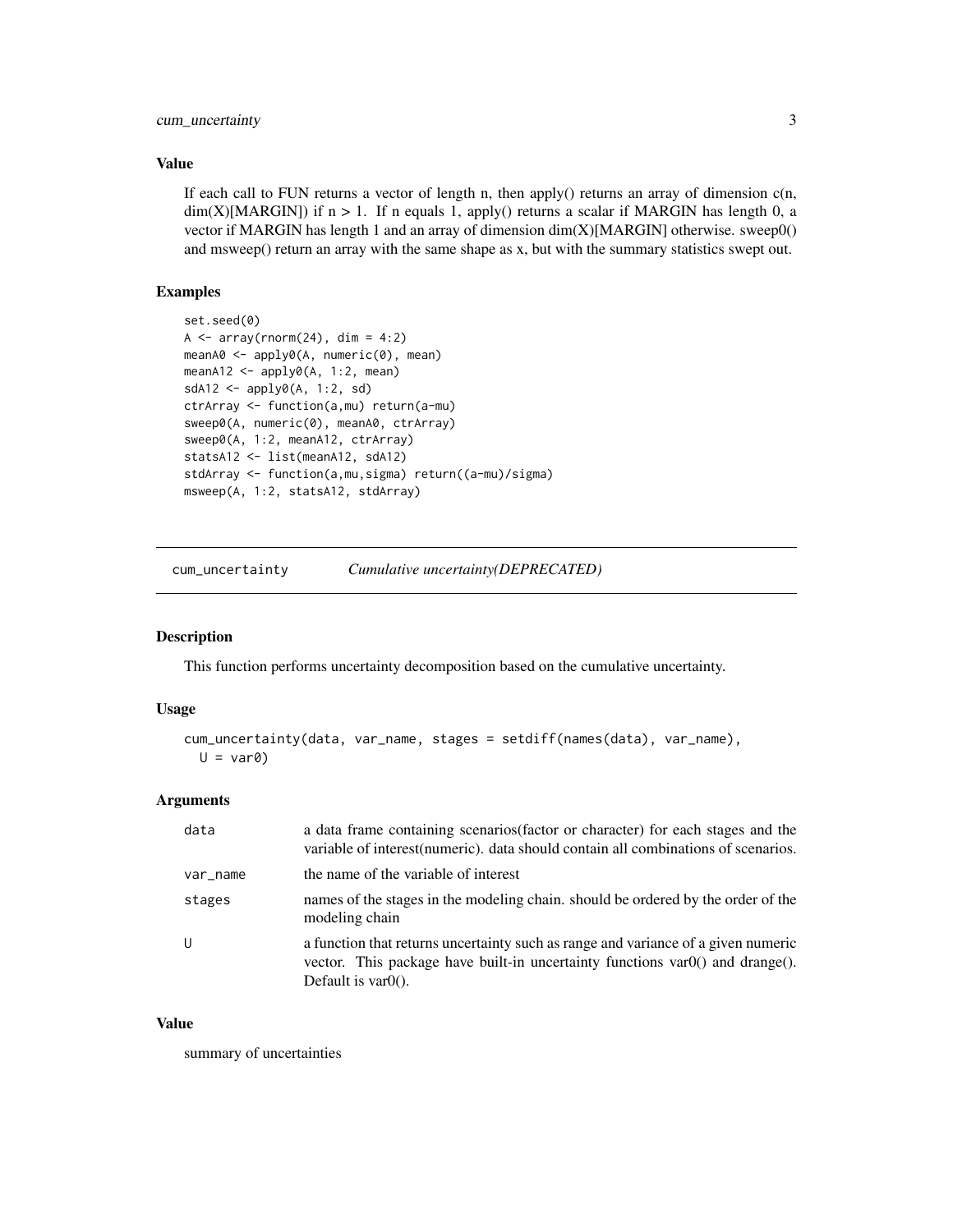4 drange

# Examples

```
stage1 <- LETTERS[1:3]
stage2 <- LETTERS[1:2]
stage3 <- LETTERS[1:4]
y <- rnorm(3*2*4)
data <- expand.grid(stage1=stage1,
                    stage2=stage2,
                    stage3=stage3)
data <- cbind(data, y)
# cum_uncertainty() is deprecated. Use UD_cum_stage()
# cum_uncertainty(data,"y", names(data)[-4])
# cum_uncertainty(data,"y", names(data)[-4],drange)
```
drange *Range(DEPRECATED)*

# Description

This function returns the difference of maximum and minimum of a given vector.

# Usage

drange(x)

# Arguments

x a numeric vector.

# Value

the difference of maximum and minimum of a given vector

```
(x < -rnorm(5))# drange() is deprecated. Use U_range()
# drange(x)
```
<span id="page-3-0"></span>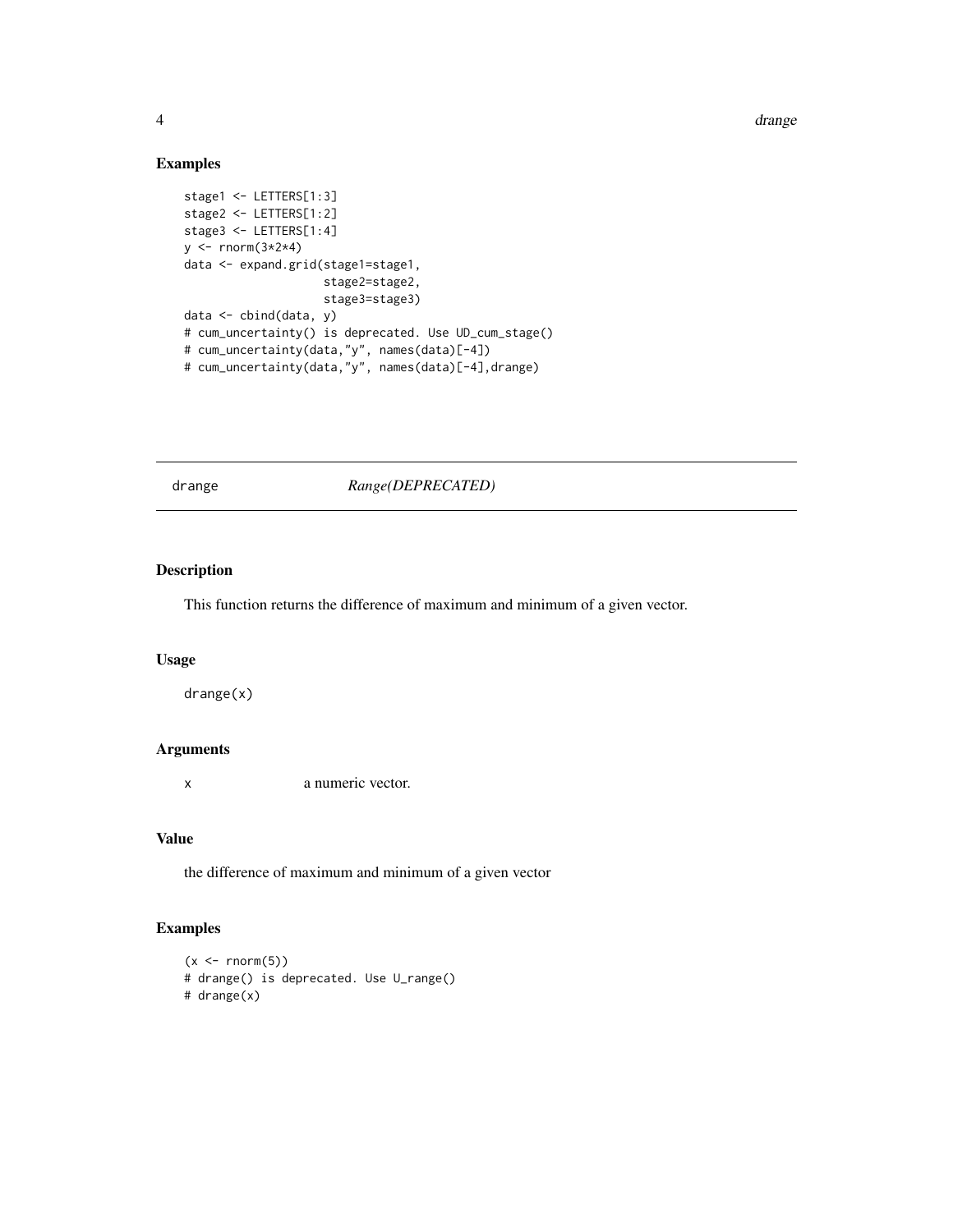<span id="page-4-0"></span>plotUDlist *Plot UD\_list*

# Description

This function plots how ppud's result changes as lambda increases.

#### Arguments

| X                    | output of ppud(UD_list class)                      |
|----------------------|----------------------------------------------------|
| lwd                  | line width in plot                                 |
| $\ddot{\phantom{0}}$ | further arguments passed to or from other methods. |

# Value

ggplot showing how the result of ppud changes as lambda increases

```
set.seed(0)
stage1 <- LETTERS[1:3]
stage2 <- LETTERS[1:2]
stage3 <- LETTERS[1:4]
y \leftarrow \text{rnorm}(3 \times 2 \times 4)data <- expand.grid(stage1=stage1,
                     stage2=stage2,
                     stage3=stage3)
stages <- names(data)
data <- cbind(data, y)
UD_bal_model_range <- UD_bal_model(data, "y", stages, u_range, flist_range)
UD_bal_model_range
UD_bal_stage_range <- UD_model2stage(UD_bal_model_range)
UD_bal_stage_range
UD_model_list = ppud(UD_bal_model_range)
plot(UD_model_list)
UD_stage_list = ppud(UD_bal_stage_range)
plot(UD_stage_list)
```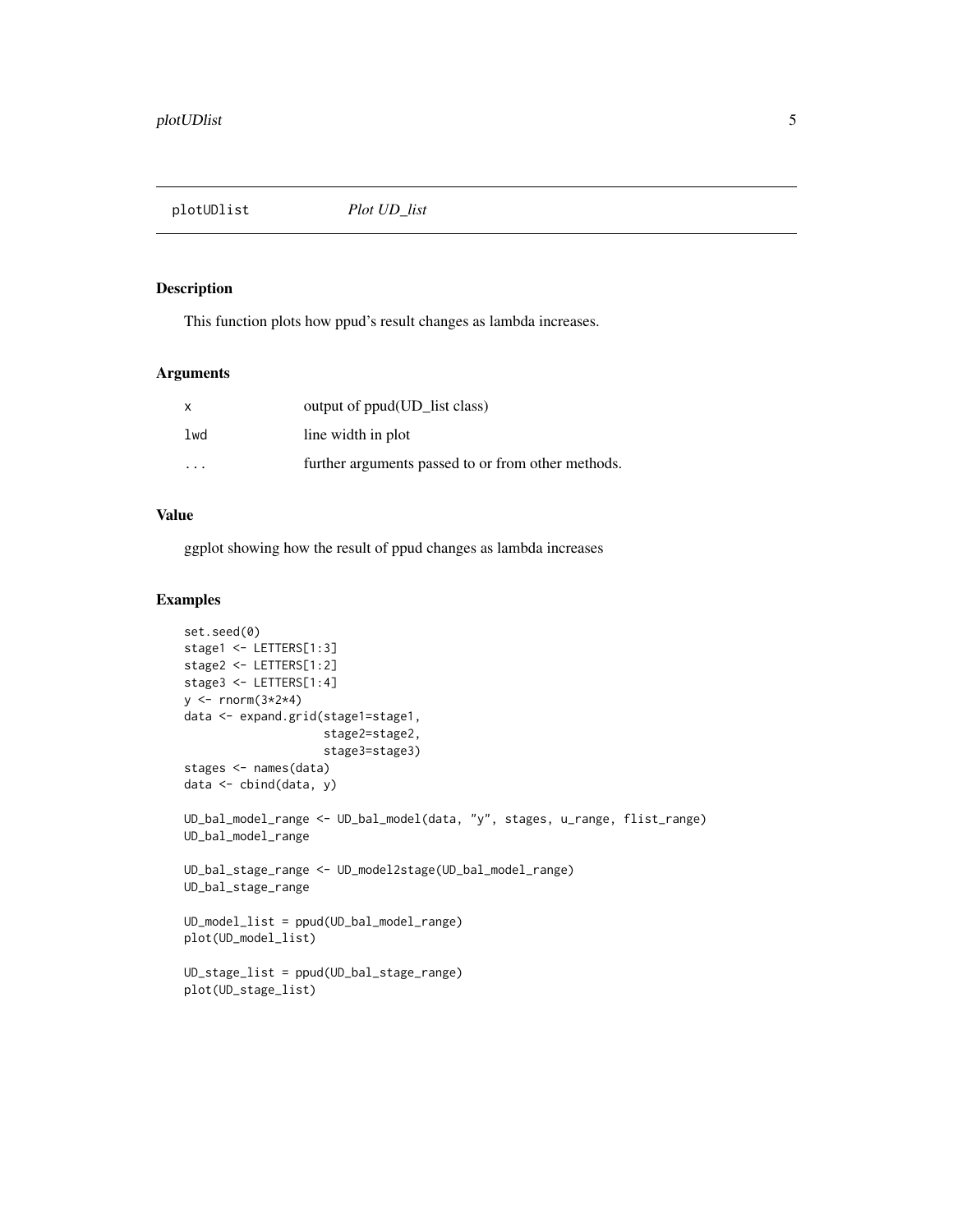<span id="page-5-0"></span>printUD *Print UD*

# Description

This function creates a table summarizing the uncertainty.

# Usage

```
## S3 method for class 'UD_model'
print(x, \ldots)## S3 method for class 'UD_stage'
print(x, \ldots)
```
# Arguments

| $\mathsf{x}$ | model wise uncertainty (UD_model class) or stage wise uncertainty (UD_stage<br>class) |
|--------------|---------------------------------------------------------------------------------------|
| $\cdots$     | further arguments passed to or from other methods.                                    |

```
set.seed(0)
stage1 <- LETTERS[1:3]
stage2 <- LETTERS[1:2]
stage3 <- LETTERS[1:4]
y <- rnorm(3*2*4)
data <- expand.grid(stage1=stage1,
                    stage2=stage2,
                    stage3=stage3)
stages <- names(data)
data <- cbind(data, y)
UD_bal_model_range <- UD_bal_model(data, "y", stages, u_range, flist_range)
print(UD_bal_model_range)
UD_bal_stage_range <- UD_model2stage(UD_bal_model_range)
print(UD_bal_stage_range)
```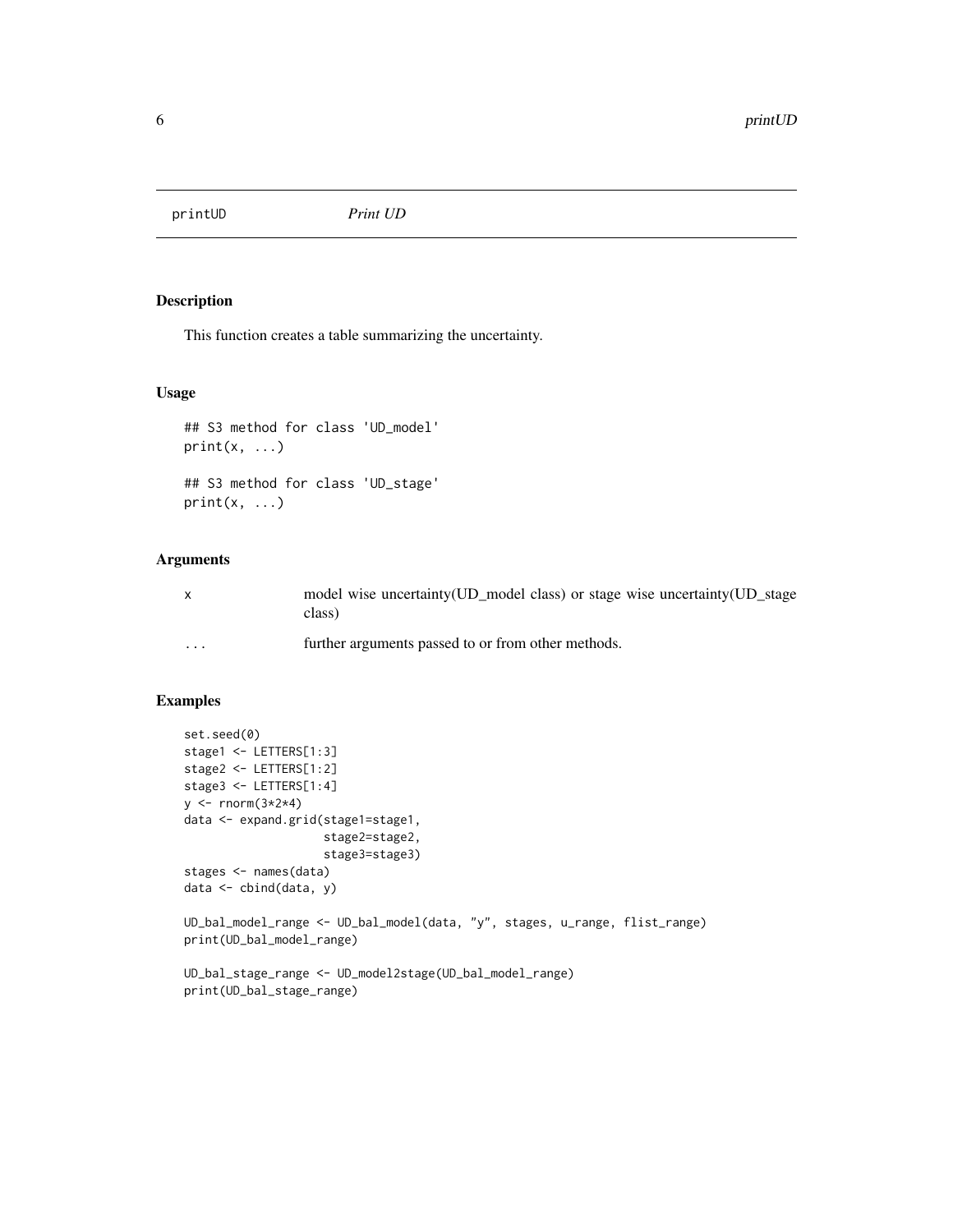<span id="page-6-0"></span>scenario\_uncertainty *Scenario uncertainty(DEPRECATED)*

#### Description

This function performs uncertainty decomposition by scenario based on the second order interaction ANOVA model. The uncertainty from interaction effect from two scenarios is divided equally and assigned to each scenario.

# Usage

```
scenario_uncertainty(data, var_name, stages = setdiff(names(data),
 var_name))
```
#### Arguments

| data     | a data frame containing scenarios (factor or character) for each stages and the    |
|----------|------------------------------------------------------------------------------------|
|          | variable of interest (numeric), data should contain all combinations of scenarios. |
| var name | the name of the variable of interest                                               |
| stages   | names of the stages of interest.                                                   |

# Value

List of 4 elements

| summary    | summary of uncertainties                                                                                                   |
|------------|----------------------------------------------------------------------------------------------------------------------------|
| main_uncer | list of which element is a vector of uncertainties from the main effects of sce-<br>narios in the corresponding stage      |
| int_uncer  | list of which element is a vector of uncertainties from the interaction effects of<br>scenarios in the corresponding stage |
|            | scenario_uncer list of which element is a vector of uncertainties of scenarios in the correspond-<br>ing stage             |

```
stage1 <- LETTERS[1:3]
stage2 <- LETTERS[1:2]
stage3 <- LETTERS[1:4]
y \leftarrow \text{rnorm}(3 \times 2 \times 4)data <- expand.grid(stage1=stage1,
                      stage2=stage2,
                      stage3=stage3)
data <- cbind(data, y)
# scenario_uncertainty() is deprecated. Use UD_ANOVA_model()
# scenario_uncertainty(data,"y", names(data)[-4])
```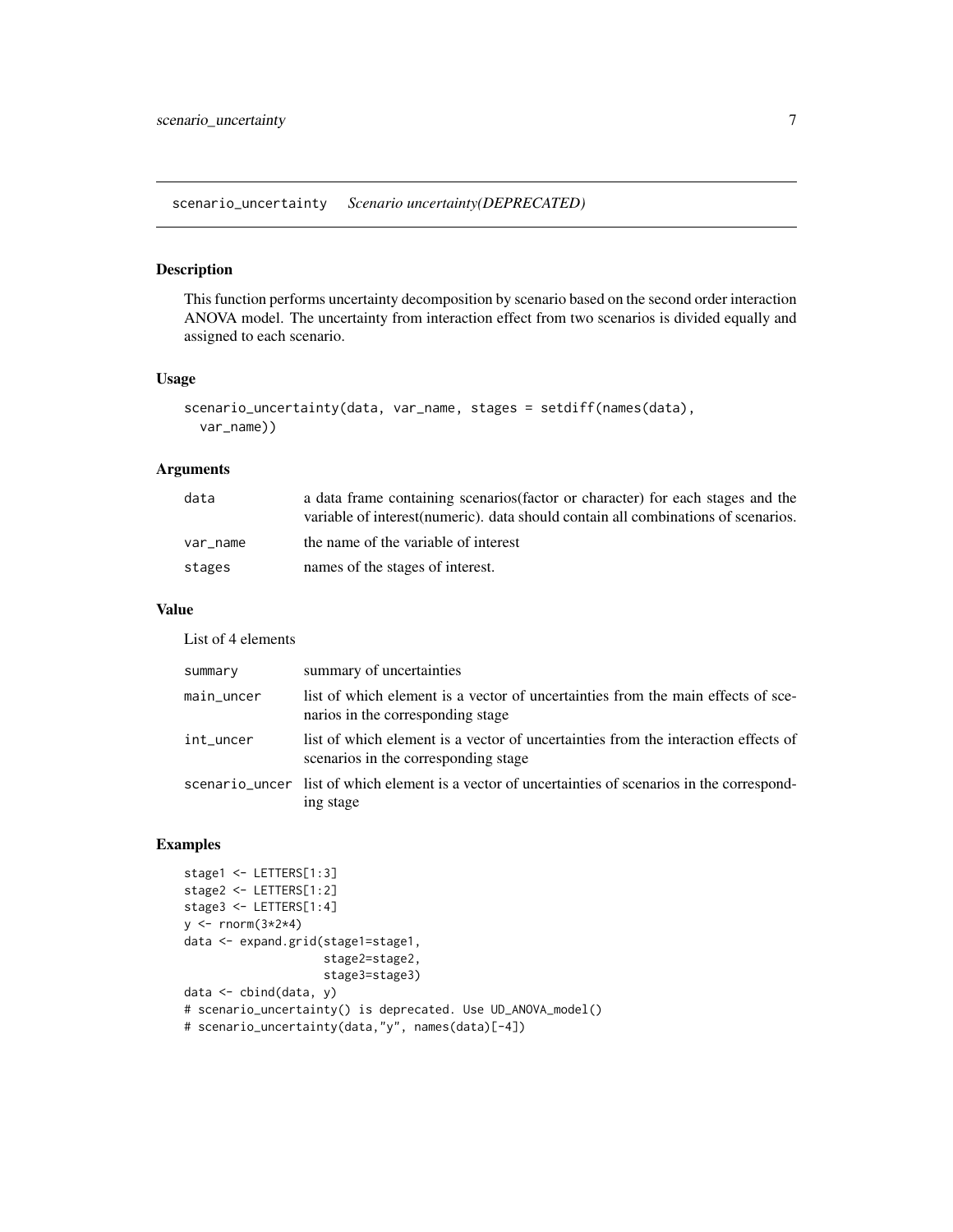<span id="page-7-0"></span>stage\_uncertainty *Stage uncertainty(DEPRECATED)*

# Description

This function performs uncertainty decomposition by stage based on the second order interaction ANOVA model. The uncertainty from interaction effect from two stages is divided equally and assigned to each stage.

#### Usage

```
stage_uncertainty(data, var_name, stages = setdiff(names(data),
 var_name))
```
#### Arguments

| data     | a data frame containing scenarios (factor or character) for each stages and the<br>variable of interest (numeric), data should contain all combinations of scenarios.<br>columns scenarios |
|----------|--------------------------------------------------------------------------------------------------------------------------------------------------------------------------------------------|
| var name | the name of the variable of interest                                                                                                                                                       |
| stages   | names of the stages in the model.                                                                                                                                                          |

### Value

List of 4 elements

| summary    | summary of uncertainties                                             |
|------------|----------------------------------------------------------------------|
| main_uncer | a vector of uncertainties from the main effects of the stages        |
| int_uncer  | a vector of uncertainties from the interaction effects of the stages |
|            | scenario_uncer a vector of uncertainties of the stages               |

```
stage1 <- LETTERS[1:3]
stage2 <- LETTERS[1:2]
stage3 <- LETTERS[1:4]
y \leftarrow \text{rnorm}(3 \times 2 \times 4)data <- expand.grid(stage1=stage1,
                      stage2=stage2,
                      stage3=stage3)
data <- cbind(data, y)
# stage_uncertainty() is deprecated. Use UD_ANOVA_stage()
# stage_uncertainty(data,"y", names(data)[-4])
```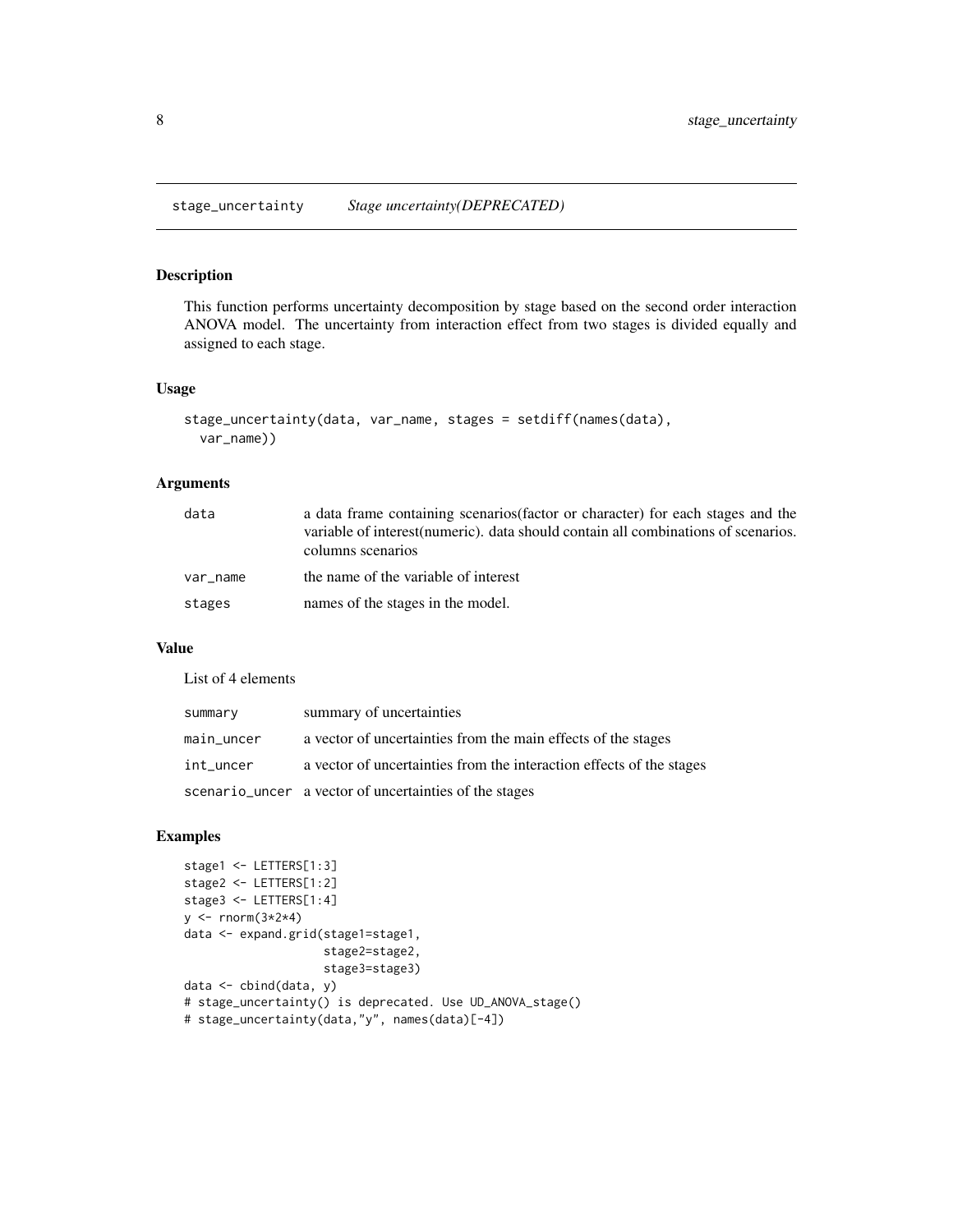<span id="page-8-0"></span>

#### Description

This function summarizes the uncertainty into a table.

#### Usage

```
UD_table(UD, ...)
## S3 method for class 'UD_model'
UD_table(UD, include.nat = TRUE, include.tot = TRUE,
  ...)
## S3 method for class 'UD_stage'
UD_table(UD, include.nat = TRUE, include.tot = TRUE,
  ...)
```
# Arguments

| UD                | model-wise uncertainty or stage-wise uncertainty                               |
|-------------------|--------------------------------------------------------------------------------|
| $\cdot\cdot\cdot$ | further arguments passed to or from other methods, include, nat or include, to |
| include.nat       | If include nat is TRUE and UD has nat unc, create a table containing it.       |
| include.tot       | If include to t is TRUE, create a table containing it.                         |

# Value

uncertainty table

```
set.seed(0)
stage1 <- LETTERS[1:3]
stage2 <- LETTERS[1:2]
stage3 <- LETTERS[1:4]
y \le - rnorm(3 \times 2 \times 4)data <- expand.grid(stage1=stage1,
                     stage2=stage2,
                     stage3=stage3)
stages <- names(data)
data <- cbind(data, y)
UD_bal_model_range <- UD_bal_model(data, "y", stages, u_range, flist_range)
UD_bal_model_range
UD_bal_stage_range <- UD_model2stage(UD_bal_model_range)
UD_bal_stage_range
```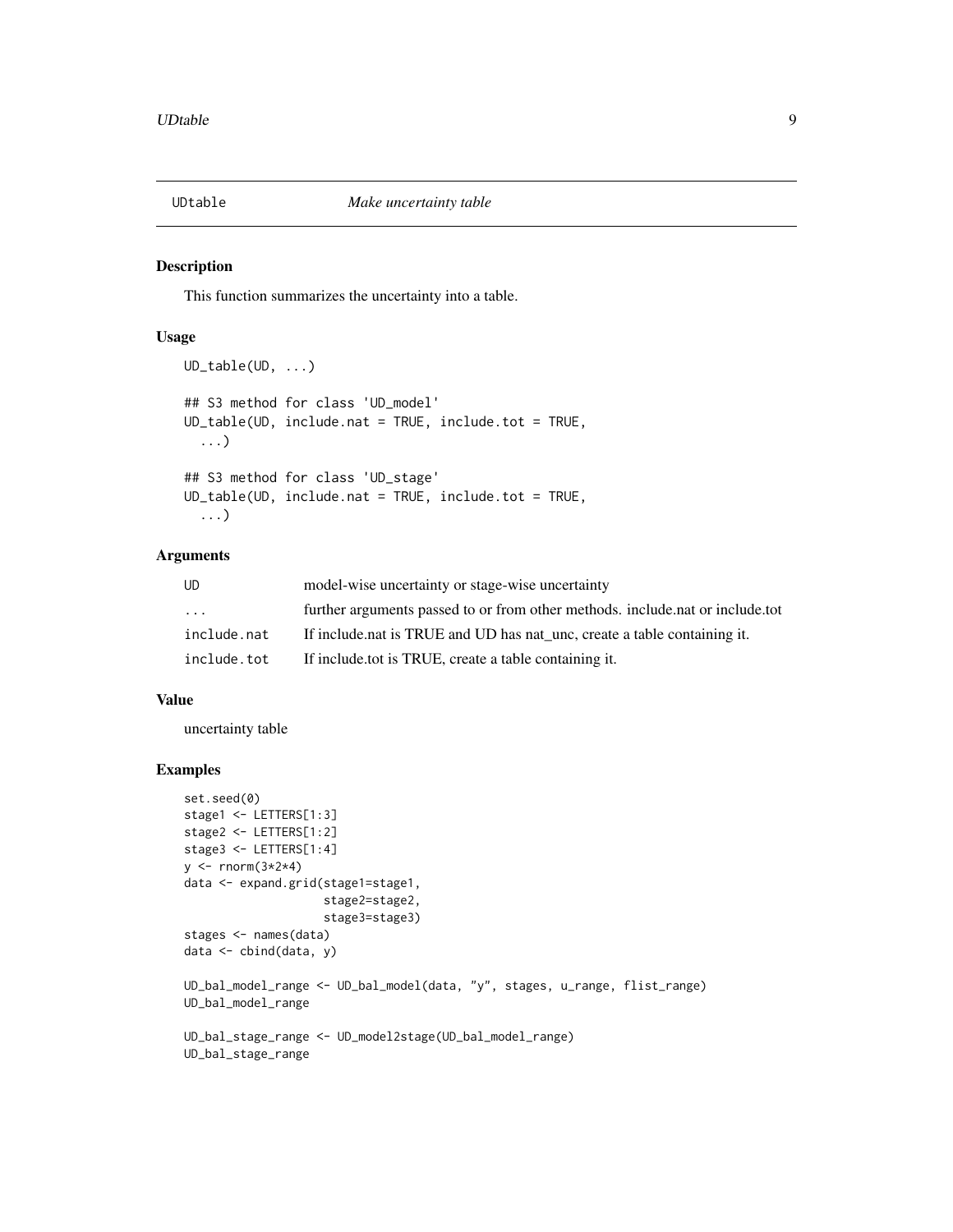<span id="page-9-0"></span>UD\_table(UD\_bal\_model\_range) UD\_table(UD\_bal\_stage\_range)

UD\_ANOVA\_model *Model-wise uncertainty based on the second order interaction ANOVA*

# Description

This function performs uncertainty decomposition by model based on the second order interaction ANOVA model. The uncertainty from interaction effect from two models is divided equally and assigned to each model.

#### Usage

```
UD_ANOVA_model(data, var_name, stages = setdiff(names(data), var_name))
```
#### **Arguments**

| data     | a data frame containing models (factor or character) for each stages and the vari-<br>able of interest (numeric), data should contain all combinations of models. |
|----------|-------------------------------------------------------------------------------------------------------------------------------------------------------------------|
| var name | the name of the variable of interest                                                                                                                              |
| stages   | names of the stages of interest.                                                                                                                                  |

# Value

List(UD\_model class) including uncertainties of models, uncertainties from main effects, uncertainties from interaction, total uncertainty, names of stages and models

```
set.seed(0)
stage1 <- LETTERS[1:3]
stage2 <- LETTERS[1:2]
stage3 <- LETTERS[1:4]
y \leftarrow \text{norm}(3 \times 2 \times 4)data <- expand.grid(stage1=stage1,
                      stage2=stage2,
                      stage3=stage3)
stages <- names(data)
data <- cbind(data, y)
UD_ANOVA_model <- UD_ANOVA_model(data, "y", stages)
UD_ANOVA_model
UD_ANOVA_stage <- UD_model2stage(UD_ANOVA_model)
UD_ANOVA_stage
```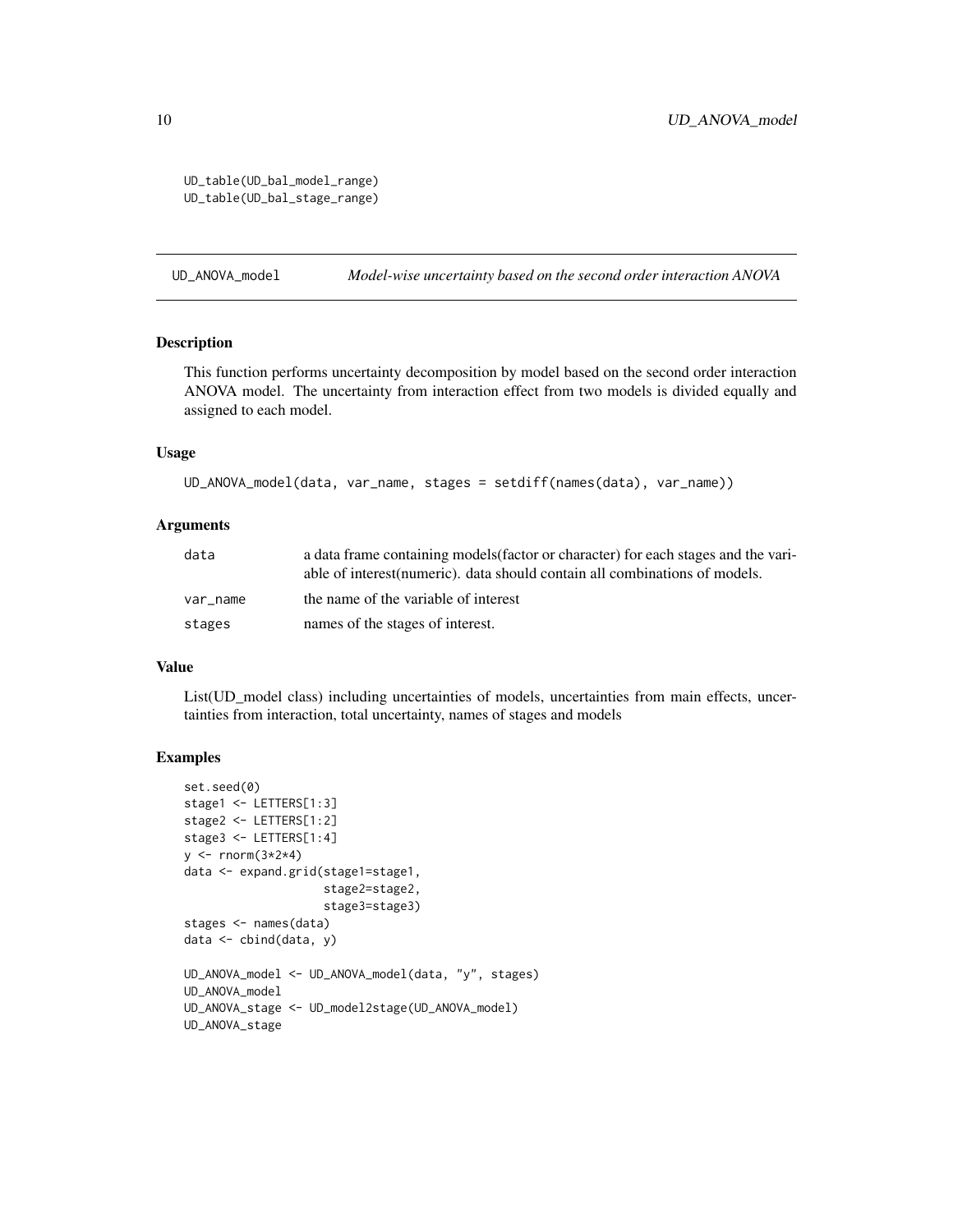<span id="page-10-0"></span>

# Description

This function performs uncertainty decomposition by stage based on the second order interaction ANOVA model. The uncertainty from interaction effect from two stages is divided equally and assigned to each stage.

#### Usage

```
UD_ANOVA_stage(data, var_name, stages = setdiff(names(data), var_name))
```
# Arguments

| data     | a data frame containing models (factor or character) for each stages and the vari-<br>able of interest (numeric), data should contain all combinations of models. |
|----------|-------------------------------------------------------------------------------------------------------------------------------------------------------------------|
| var name | the name of the variable of interest                                                                                                                              |
| stages   | names of the stages in the model.                                                                                                                                 |

# Value

List(UD\_stage class) including uncertainties of stages, uncertainties from main effects, uncertainties from interaction, total uncertainty, names of stages.

```
set.seed(0)
stage1 <- LETTERS[1:3]
stage2 <- LETTERS[1:2]
stage3 <- LETTERS[1:4]
y \le - rnorm(3*2*4)
data <- expand.grid(stage1=stage1,
                     stage2=stage2,
                     stage3=stage3)
stages <- names(data)
data <- cbind(data, y)
UD_ANOVA_stage(data,"y", stages)
```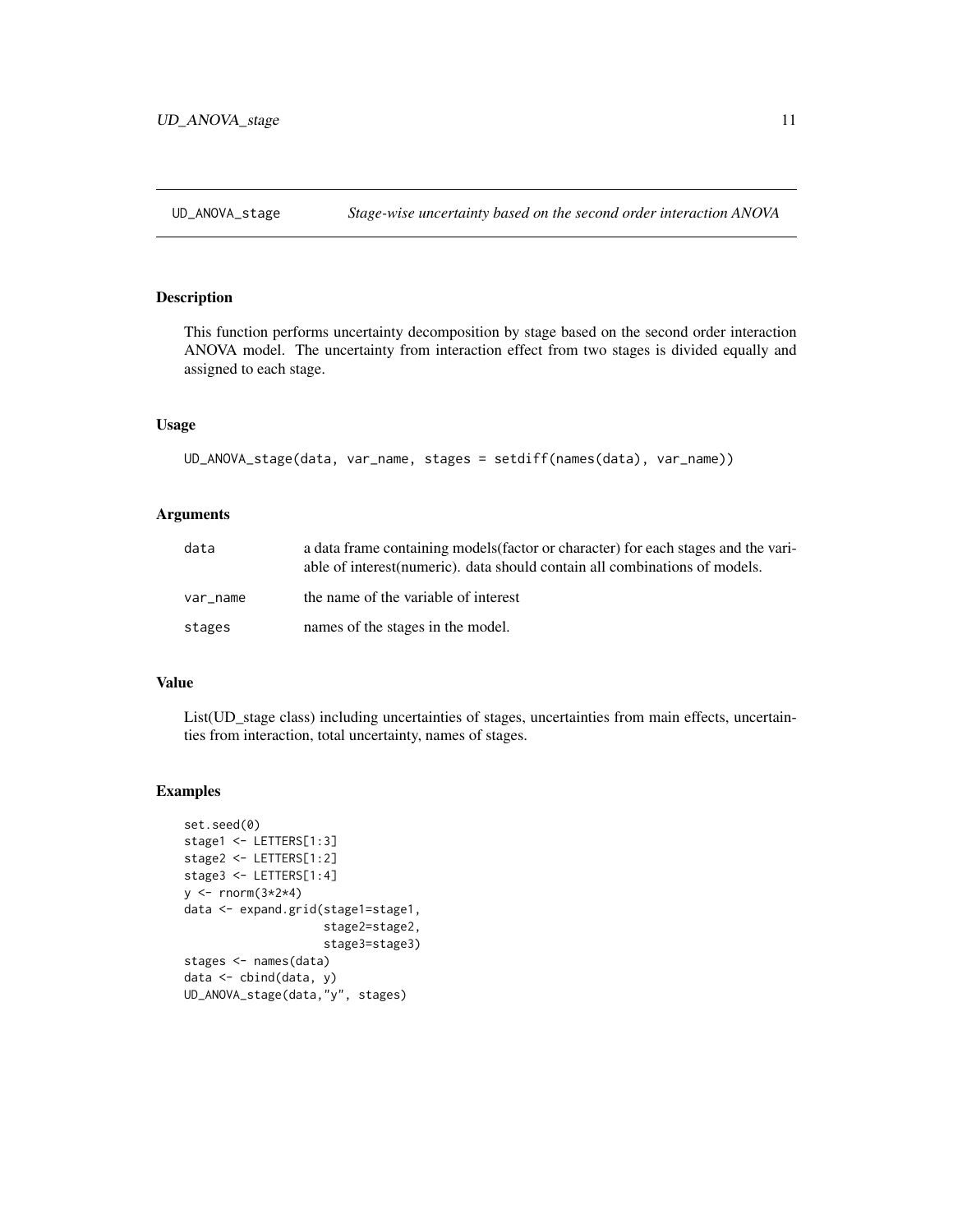#### Description

This function performs the balanced uncertainty decomposition. In balanced uncertainty decomposition, we assume that the total uncertainty decomposes into the uncertainty of all main effects and all orders of interaction between models. This method distributes the uncertainties of each element evenly among the associated models.

#### Usage

```
UD_bal_model(data, var_name, stages, u = u_var, flist = flist_var)
```
#### Arguments

| data     | a data frame containing models (factor or character) for each stages and the vari-<br>able of interest (numeric). data should contain all combinations of models.                                                                                                                                                   |
|----------|---------------------------------------------------------------------------------------------------------------------------------------------------------------------------------------------------------------------------------------------------------------------------------------------------------------------|
| var_name | the name of the variable of interest                                                                                                                                                                                                                                                                                |
| stages   | names of the stages of interest.                                                                                                                                                                                                                                                                                    |
| <b>u</b> | a function that returns uncertainty of each element of the vector like difference or<br>square of difference between each element and summary statistics. This package<br>have built-in uncertainty functions $u_{\text{var}}(t)$ , $u_{\text{var}}(t)$ and $u_{\text{var}}(t)$ . Default is<br>$u \text{ var}()$ . |
| flist    | list of functions that summarize vector like mean or median. This package have<br>built-in uncertainty functions flist_var(), flist_mad() and flist_range(). Default is<br>flist $var()$ .                                                                                                                          |

# Value

model-wise uncertainties(UD\_model class)

```
set.seed(0)
stage1 <- LETTERS[1:3]
stage2 <- LETTERS[1:2]
stage3 <- LETTERS[1:4]
y \le - rnorm(3 \times 2 \times 4)data <- expand.grid(stage1=stage1,
                     stage2=stage2,
                     stage3=stage3)
stages <- names(data)
data <- cbind(data, y)
UD_bal_model_var <- UD_bal_model(data, "y", stages, u_var, flist_var)
UD_bal_model_var
```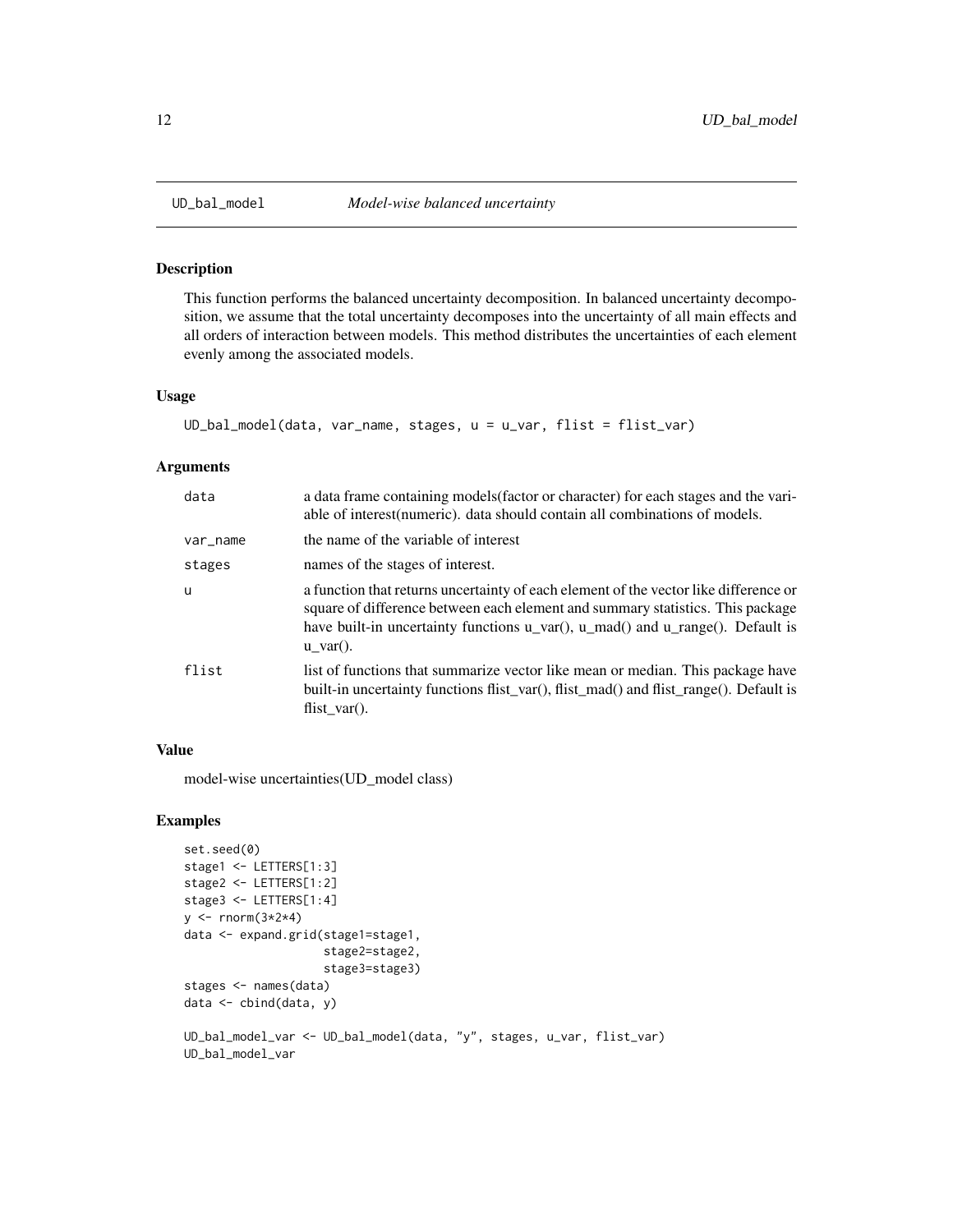# <span id="page-12-0"></span>UD\_bal\_stage 13

```
UD_bal_model_mad <- UD_bal_model(data, "y", stages, u_mad, flist_mad)
UD_bal_model_mad
UD_bal_model_range <- UD_bal_model(data, "y", stages, u_range, flist_range)
UD_bal_model_range
UD_bal_stage_var <- UD_model2stage(UD_bal_model_var)
UD_bal_stage_var
UD_bal_stage_mad <- UD_model2stage(UD_bal_model_mad)
UD_bal_stage_mad
UD_bal_stage_range <- UD_model2stage(UD_bal_model_range)
UD_bal_stage_range
UD_list = ppud(UD_bal_model_range)
plot(UD_list)
lambda = min_lambda_calc(UD_bal_model_range, 0.01)
UD_1percent = ppud(UD_bal_model_range, lambda)
UD_1percent$UD[[1]]
```
UD\_bal\_stage *Stage-wise balanced uncertainty*

# Description

This function performs the balanced uncertainty decomposition. In balanced uncertainty decomposition, we assume that the total uncertainty decomposes into the uncertainty of all main effects and all orders of interaction between stages. This method distributes the uncertainties of each element evenly among the associated stages.

#### Usage

UD\_bal\_stage(data, var\_name, stages, U = U\_var)

# Arguments

| data     | a data frame containing models (factor or character) for each stages and the vari-<br>able of interest (numeric). data should contain all combinations of models.                                              |
|----------|----------------------------------------------------------------------------------------------------------------------------------------------------------------------------------------------------------------|
| var_name | the name of the variable of interest                                                                                                                                                                           |
| stages   | names of the stages of interest.                                                                                                                                                                               |
| U        | a function that returns uncertainty such as range and variance of a given numeric<br>vector. This package have built-in uncertainty functions $U_{var}(l, U_{mid})$ and<br>U_range(). Default is $U_{var}$ (). |

#### Value

stage-wise uncertainties(UD\_stage class)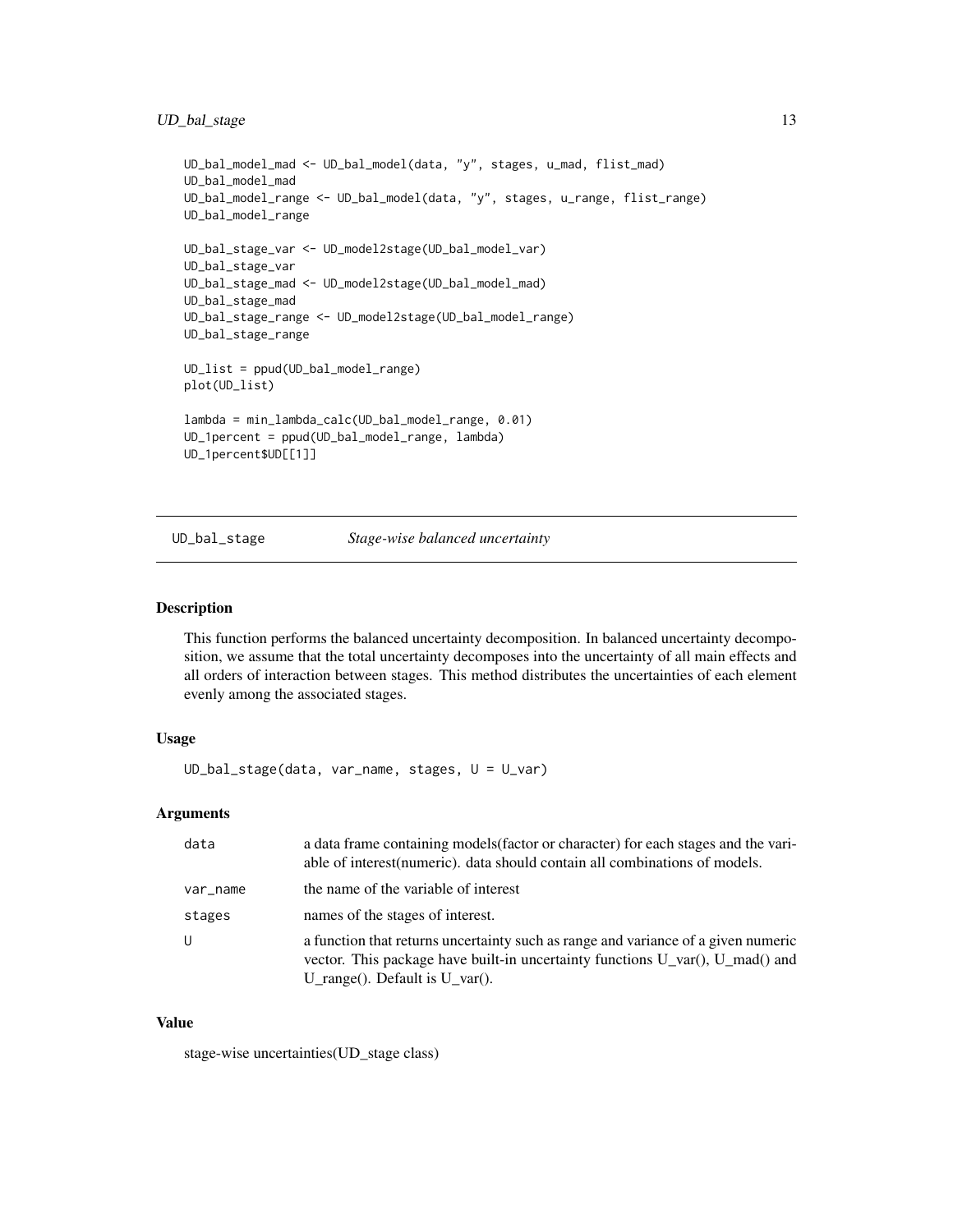# Examples

```
set.seed(0)
stage1 <- LETTERS[1:3]
stage2 <- LETTERS[1:2]
stage3 <- LETTERS[1:4]
y \leftarrow \text{rnorm}(3 \times 2 \times 4)data <- expand.grid(stage1=stage1,
                     stage2=stage2,
                      stage3=stage3)
stages <- names(data)
data <- cbind(data, y)
UD_bal_stage(data, "y", stages, U_var)
UD_bal_stage(data, "y", stages, U_mad)
UD_bal_stage(data, "y", stages, U_range)
```
UD\_cum\_stage *Stage-wise uncertainty based on cumulative uncertainty*

# Description

This function performs uncertainty decomposition based on the cumulative uncertainty.

# Usage

```
UD_cum_stage(data, var_name, stages = setdiff(names(data), var_name),
 U = U_var
```
#### Arguments

| data     | a data frame containing models (factor or character) for each stages and the vari-<br>able of interest (numeric). data should contain all combinations of models.                                                             |
|----------|-------------------------------------------------------------------------------------------------------------------------------------------------------------------------------------------------------------------------------|
| var_name | the name of the variable of interest                                                                                                                                                                                          |
| stages   | names of the stages in the modeling chain, should be ordered by the order of the<br>modeling chain                                                                                                                            |
| U        | a function that returns uncertainty such as range and variance of a given numeric<br>vector. This package have built-in uncertainty functions $U \, \text{var}(\cdot, U \, \text{mad})$ and<br>U range(). Default is U var(). |

# Value

stage-wise uncertainties(UD\_stage class)

<span id="page-13-0"></span>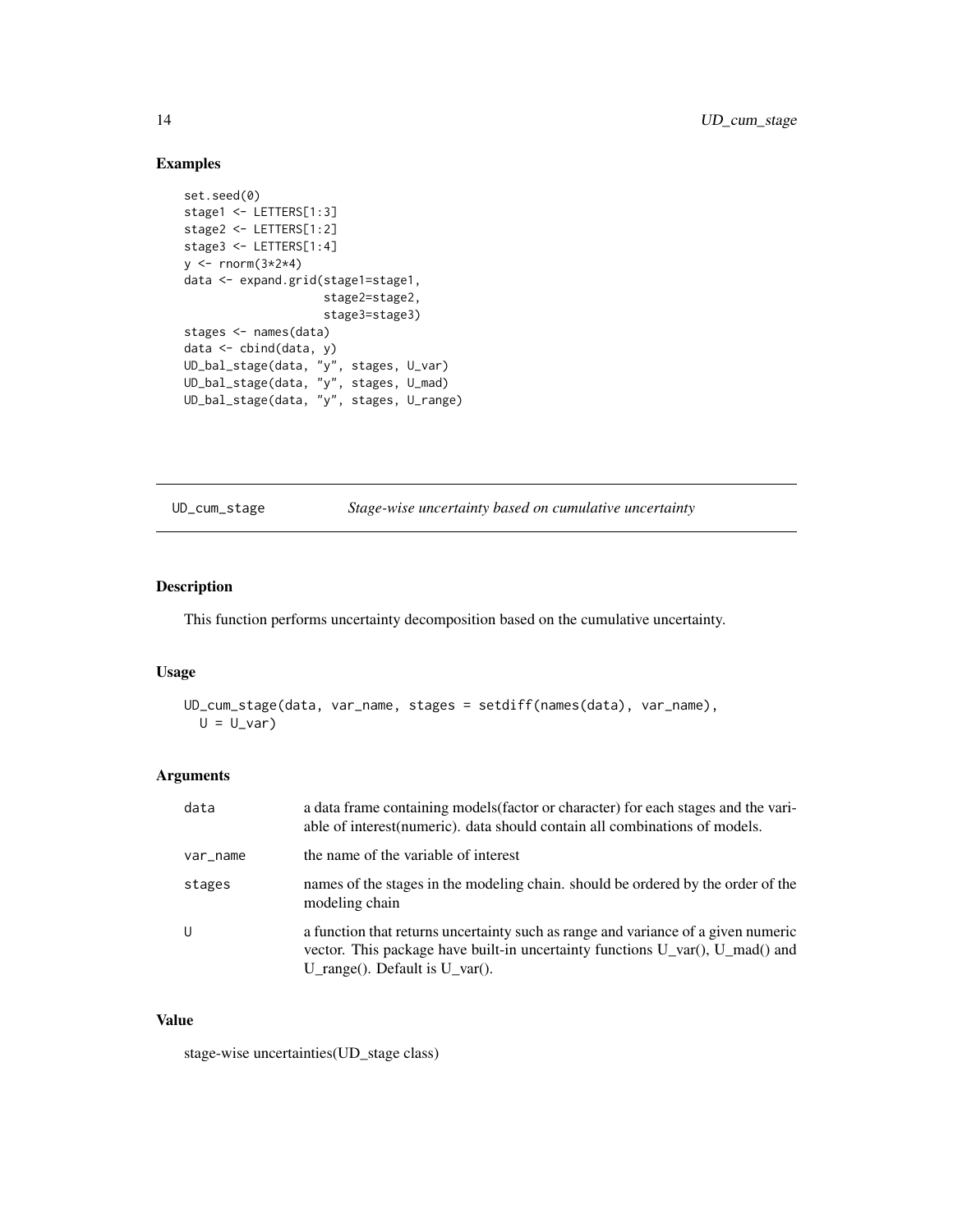# <span id="page-14-0"></span>UD\_model2stage 15

# Examples

```
set.seed(0)
stage1 <- LETTERS[1:3]
stage2 <- LETTERS[1:2]
stage3 <- LETTERS[1:4]
y \le - rnorm(3 \times 2 \times 4)data <- expand.grid(stage1=stage1,
                     stage2=stage2,
                     stage3=stage3)
stages <- names(data)
data <- cbind(data, y)
UD_cum_stage(data, "y", stages, U_var)
UD_cum_stage(data, "y", stages, U_mad)
UD_cum_stage(data, "y", stages, U_range)
```
UD\_model2stage *Convert model uncertainty to stage uncertainty*

#### Description

This function converts model uncertainty to stage uncertainty by summing by stage.

#### Usage

UD\_model2stage(UD)

# Arguments

UD model wise uncertainty(UD\_model class), output of function that returns model wise uncertainty such as UD\_bal\_model and UD\_ANOVA\_model

#### Value

stage wise uncertainties(UD\_stage class)

```
set.seed(0)
stage1 <- LETTERS[1:3]
stage2 <- LETTERS[1:2]
stage3 <- LETTERS[1:4]
y \le rnorm(3 \times 2 \times 4)
data <- expand.grid(stage1=stage1,
                      stage2=stage2,
                      stage3=stage3)
stages <- names(data)
data <- cbind(data, y)
```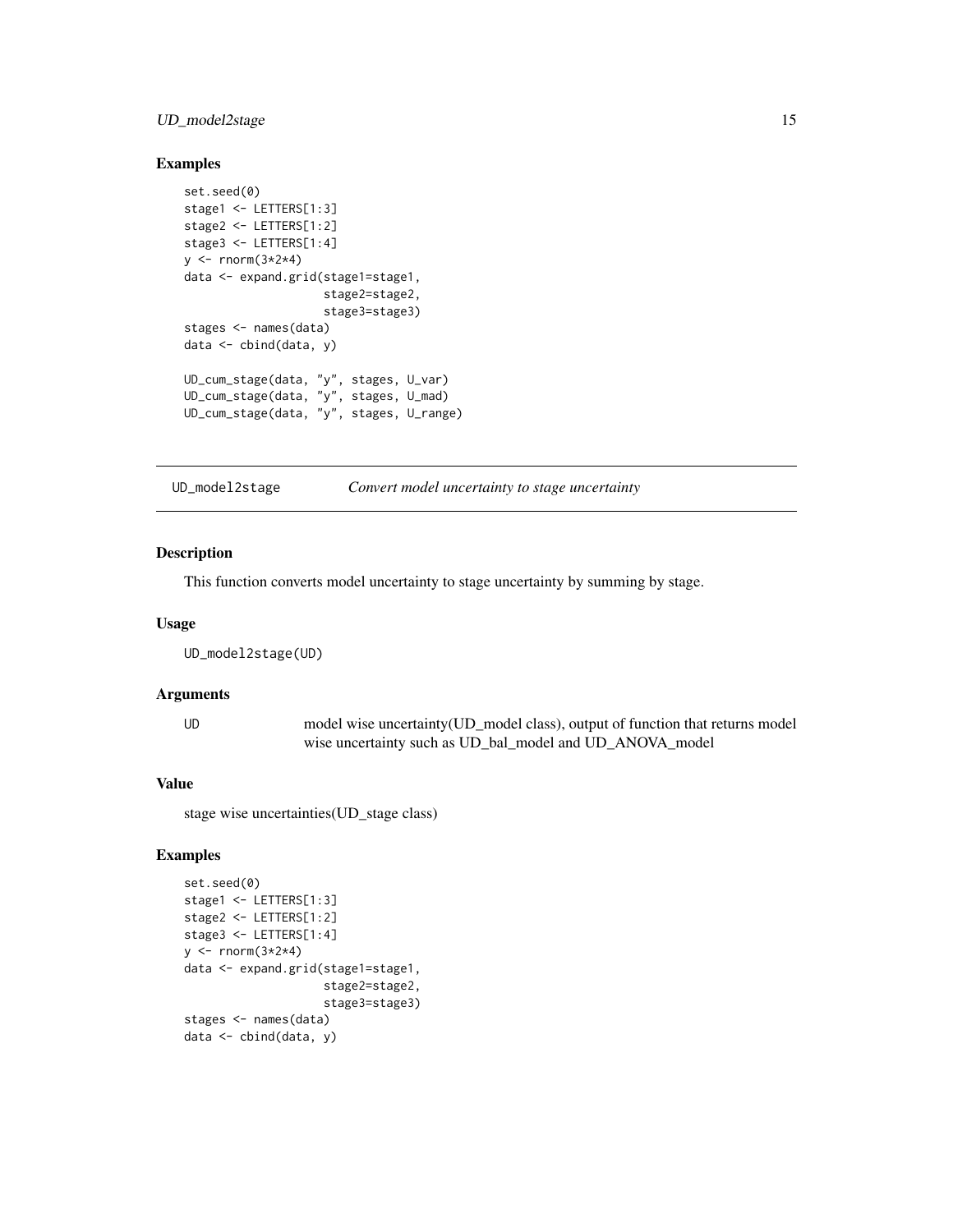```
UD_bal_model_var <- UD_bal_model(data, "y", stages, u_var, flist_var)
UD_bal_model_var
UD_bal_model_mad <- UD_bal_model(data, "y", stages, u_mad, flist_mad)
UD_bal_model_mad
UD_bal_model_range <- UD_bal_model(data, "y", stages, u_range, flist_range)
UD_bal_model_range
UD_bal_stage_var <- UD_model2stage(UD_bal_model_var)
UD_bal_stage_var
UD_bal_stage_mad <- UD_model2stage(UD_bal_model_mad)
UD_bal_stage_mad
UD_bal_stage_range <- UD_model2stage(UD_bal_model_range)
UD_bal_stage_range
```
unc\_measures *uncertainty measures*

#### Description

Functions beginning with U are uncertainty measure that return a scalar given a vector, such as mean absolute deviation or variance. Functions beginning with flist are lists of functions that summarize vector like mean or median. Functions beginning with u are the uncertainty of each element of the vector, which is calculated from the elements of the vector and summary statistics of the vector, like difference or square of difference between two values.

#### Usage

U\_range(x) u\_range(x, a, b, n) flist\_range  $U_mad(x)$  $u_m$ ad $(x, m)$ flist\_mad U\_var(x) u\_var(x, m) flist\_var

# Arguments

x a vector.

<span id="page-15-0"></span>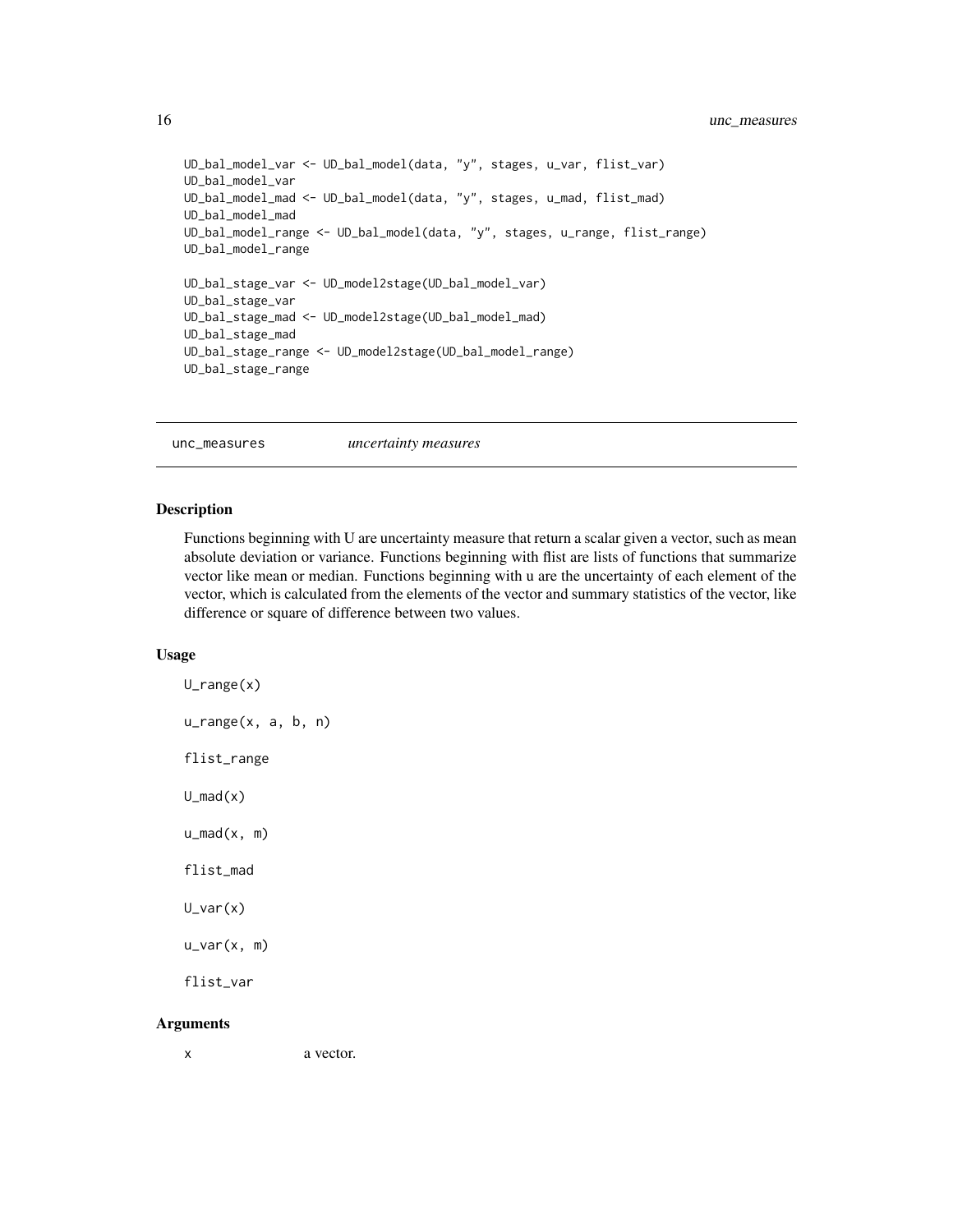# <span id="page-16-0"></span>unc\_postprocess 17

# Format

An object of class list of length 3.

unc\_postprocess *Postprocess UD*

#### Description

ppud() adjusts uncertainty so that it is not less than a certain value. In particular, it is often used for UD\_bal\_model, where the uncertainty may be negative. min\_lambda\_calc() finds lambda such that the proportion of the minimum uncertainty is the specified value.

#### Usage

ppud(UD, lambda\_list)

min\_lambda\_calc(UD, prop)

#### **Arguments**

| UD          | model-wise uncertainty or stage-wise uncertainty                                                       |
|-------------|--------------------------------------------------------------------------------------------------------|
| lambda_list | a numeric vector that adjust the degree to which uncertainties and average un-<br>certainty are close. |
| prop        | target proportion of least uncertainty                                                                 |

```
set.seed(0)
stage1 <- LETTERS[1:3]
stage2 <- LETTERS[1:2]
stage3 <- LETTERS[1:4]
y \le - rnorm(3 \times 2 \times 4)data <- expand.grid(stage1=stage1,
                    stage2=stage2,
                     stage3=stage3)
stages <- names(data)
data <- cbind(data, y)
UD_bal_model_var <- UD_bal_model(data, "y", stages, u_var, flist_var)
UD_bal_model_var
UD_bal_model_mad <- UD_bal_model(data, "y", stages, u_mad, flist_mad)
UD_bal_model_mad
UD_bal_model_range <- UD_bal_model(data, "y", stages, u_range, flist_range)
```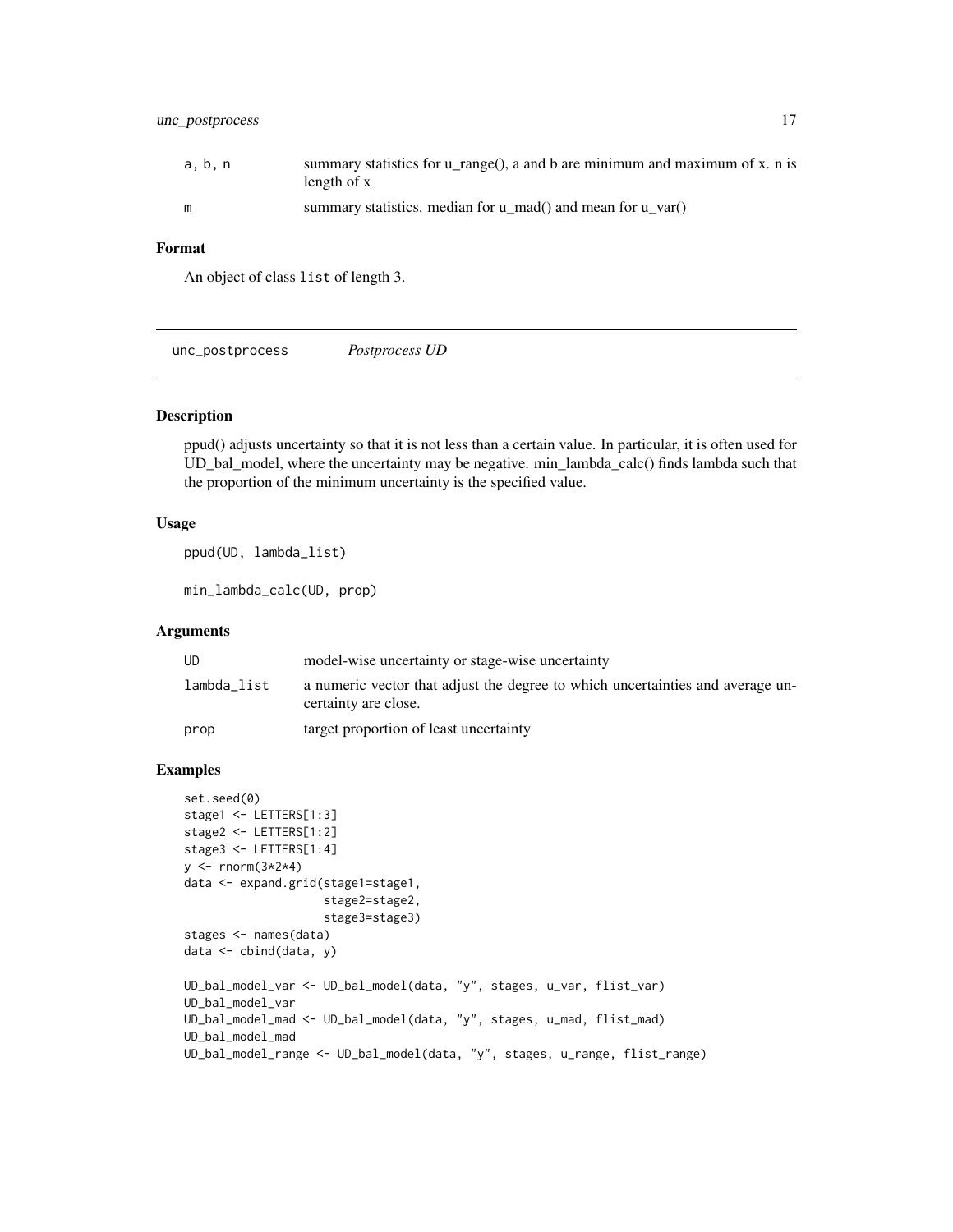```
UD_bal_model_range
```

```
UD_bal_stage_var <- UD_model2stage(UD_bal_model_var)
UD_bal_stage_var
UD_bal_stage_mad <- UD_model2stage(UD_bal_model_mad)
UD_bal_stage_mad
UD_bal_stage_range <- UD_model2stage(UD_bal_model_range)
UD_bal_stage_range
UD_list = ppud(UD_bal_model_range)
plot(UD_list)
lambda = min_lambda_calc(UD_bal_model_range, 0.01)
UD_1percent = ppud(UD_bal_model_range, lambda)
UD_1percent$UD[[1]]
```
var0 *Variance(DEPRECATED)*

# Description

This function returns the population variance of a given vector.

#### Usage

var0(x)

#### Arguments

x a numeric vector.

# Value

the population variance of a given vector

# Examples

 $(x < -rnorm(5))$ # var0() is deprecated. Use U\_var() # var0(x)